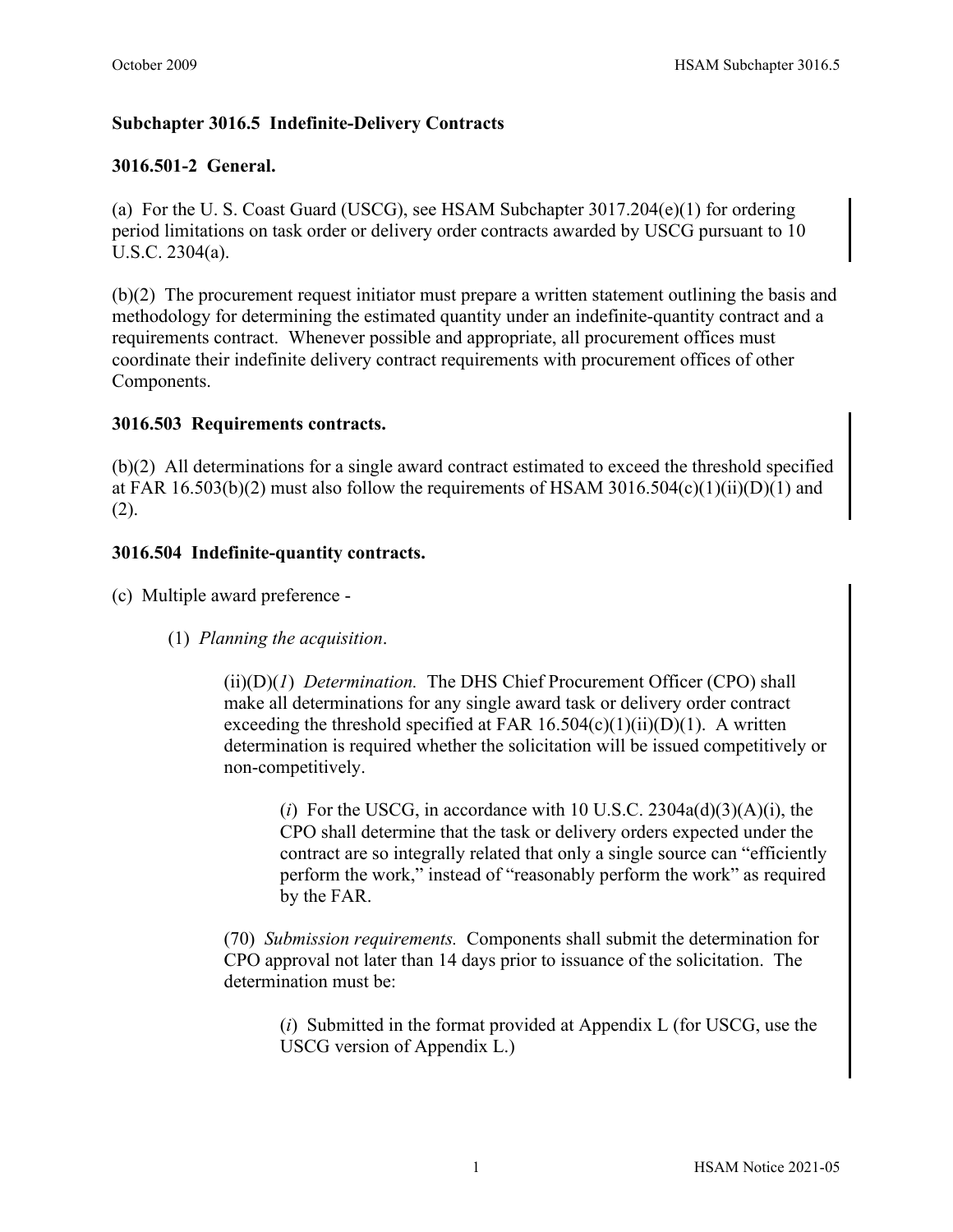(*ii*) Signed by the Component HCA as "Recommended for Chief Procurement Officer Approval".

(*iii*) Accompanied by:

(*A*) Such background information as will allow evaluation of the proposed determination including any related justification and approval for other than full and open competition or, if applicable, the determination for advisory and assistance services under FAR  $16.504(c)(2)(i)(A)-(C)$ .

(*B*) The approved acquisition plan.

(*C*) Either the approved exception or the CPO approved waiver request to using the mandatory strategic sourcing vehicles (see DHS Directive 060-01, Development and Use of Strategic Sourcing Contract Vehicles), as applicable.

(2) Title 10 U.S.C. §2304a does not require congressional notification; therefore, the notification requirement at FAR  $16.504(c)(1)(ii)(D)(2)$  does not apply to the USCG. For all other Components, the DHS CPO shall make the notification to Congress required by FAR  $16.504(c)(1)(ii)(D)(2)$  for single award task or delivery order contracts exceeding the threshold specified at FAR  $16.504(c)(1)(ii)(D)(1)$  awarded on the basis that it is in the public interest to award the contract to a single source due to exceptional circumstances. The Component making the award shall provide notice to OCPO concurrent with submission of the draft CPO determination citing FAR  $16.504(c)(1)(ii)(D)(1)(iv)$ .

(3) For the USCG, in accordance with 10 U.S.C.  $2304a(d)(3)(B)$ , the determination at FAR  $16.504(c)(1)(ii)(D)$  is not required if a justification has been executed following FAR subpart 6.3 and HSAM subchapter 3006.3.

#### **3016.505 Ordering.**

(a) *General*.

(1) For orders valued in excess of \$4 million under a DHS multiple award contract, the Congressional notification procedures of HSAM subsection 3005.303-70 apply. Prior to issuing such an order, the contracting officer must comply with the Congressional notification requirements. This does not create a requirement to synopsize the order (see FAR 5.202(a)(6)).

(70) *Documentation*. If the price analysis technique at FAR 15.404-1 (b)(2)(v) is used to compare proposed prices to an IGCE to determine fair and reasonable pricing, the contracting officer must document the basis for the comparison, including an explanation of the differences between the proposed prices and the IGCE.

(b) *Orders under multiple award contracts.*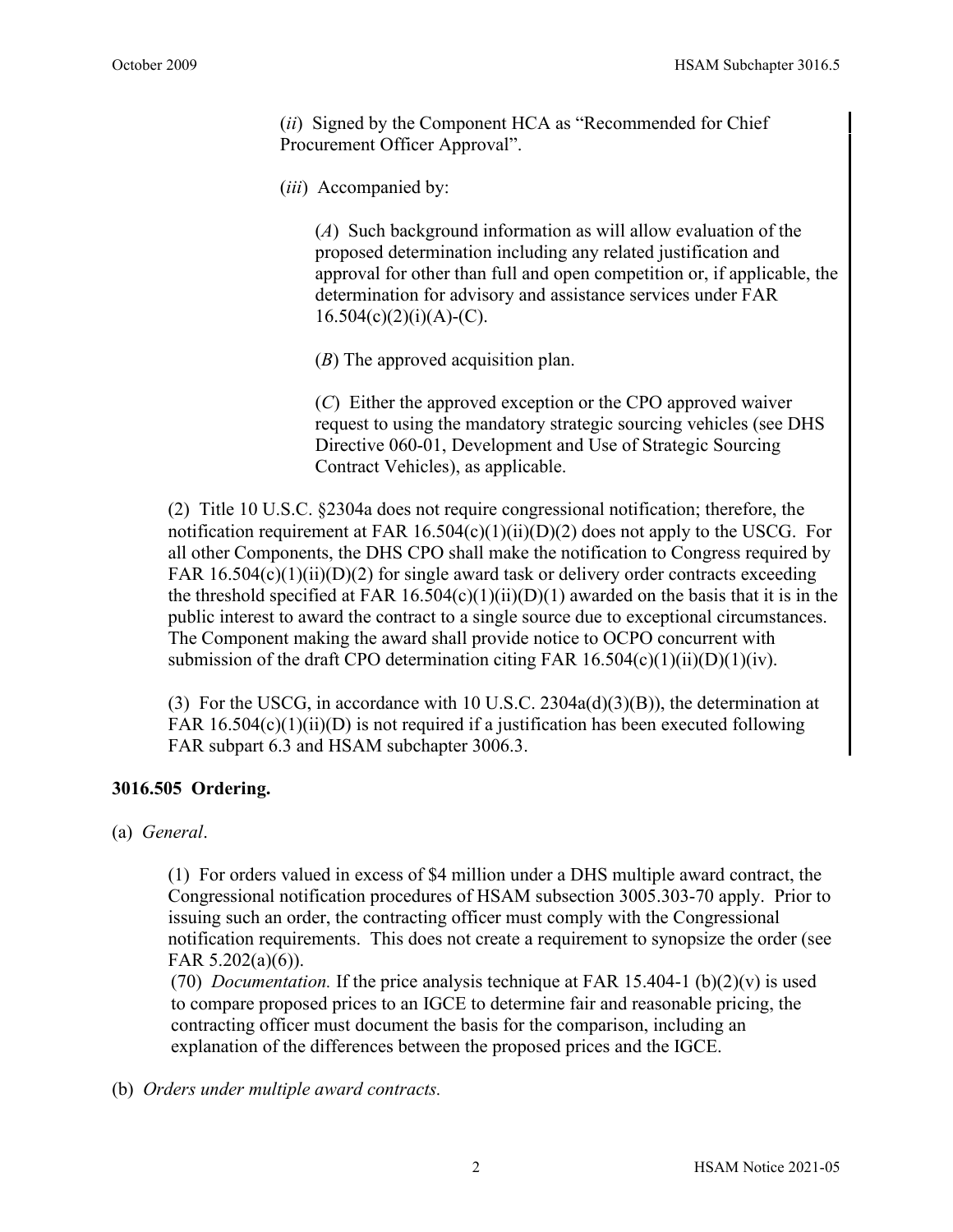#### (1) *Fair Opportunity.*

(iii) *Orders exceeding the simplified acquisition threshold.*

(A) The contracting officer must complete a One-Bid Award Questionnaire within seven days of email notification from the DHS Enterprise Reporting Application (ERA) and ensure information in contract file supports responses. The contracting officer must follow up with at least one multiple award contract holder and attempt to discover the reason(s) for no offer. The contracting officer must consider response(s) provided, review all actions taken, and document the order file with conclusions for the lack of competition. The contracting officer does not have to follow up with any multiple award contract holder when the solicitation was open at least 16 days and a RFI, draft RFP, SOW, or similar document was provided to the multiple award contract holders or one-on-one meetings were held with at least three multiple award contract holders. HSAM 3015.370 *One offer received under competitive procedures* applies only when the order will exceed the simplified acquisition threshold, the price is not established in the basic contract, and an exception to fair opportunity does not apply.

(4) *Postaward Notices and Debriefing of Awardees for Orders Exceeding \$5 million.* If an offeror requests a postaward debriefing on orders valued at more than \$5 million or the contracting officer is considering an optional postaward debriefing, the contracting officer should consult the information in the Debriefing Guide for guidance on the debriefing process and appropriate timely information to provide to the offeror.

(70) *Evaluation practices*.

(i) When evaluating non-price factors in a competitive acquisition, and when the Government evaluation team includes more than one person, the team may collaboratively arrive at ratings or findings. It is not necessary for an evaluation team to first develop individual member evaluation ratings or findings before starting a consensus evaluation.

(ii) The advisory multi-step process described in FAR 15.202 may be adapted for use with acquisitions for orders under multiple-award contracts. This advisory process is based on a pre-solicitation notice and occurs before release of the notice (solicitation) required by FAR  $16.505(b)(1)(iii)(B)(1)$  or (iv)(A).

(iii) *Down-select process.* When a large number of responses is anticipated in a competitive acquisition, the acquisition team may consider a phased evaluation. In a down-select, many offers are evaluated in the first phase under some of the evaluation factors and fewer offers are considered in one or more subsequent phases on the remaining evaluation factors.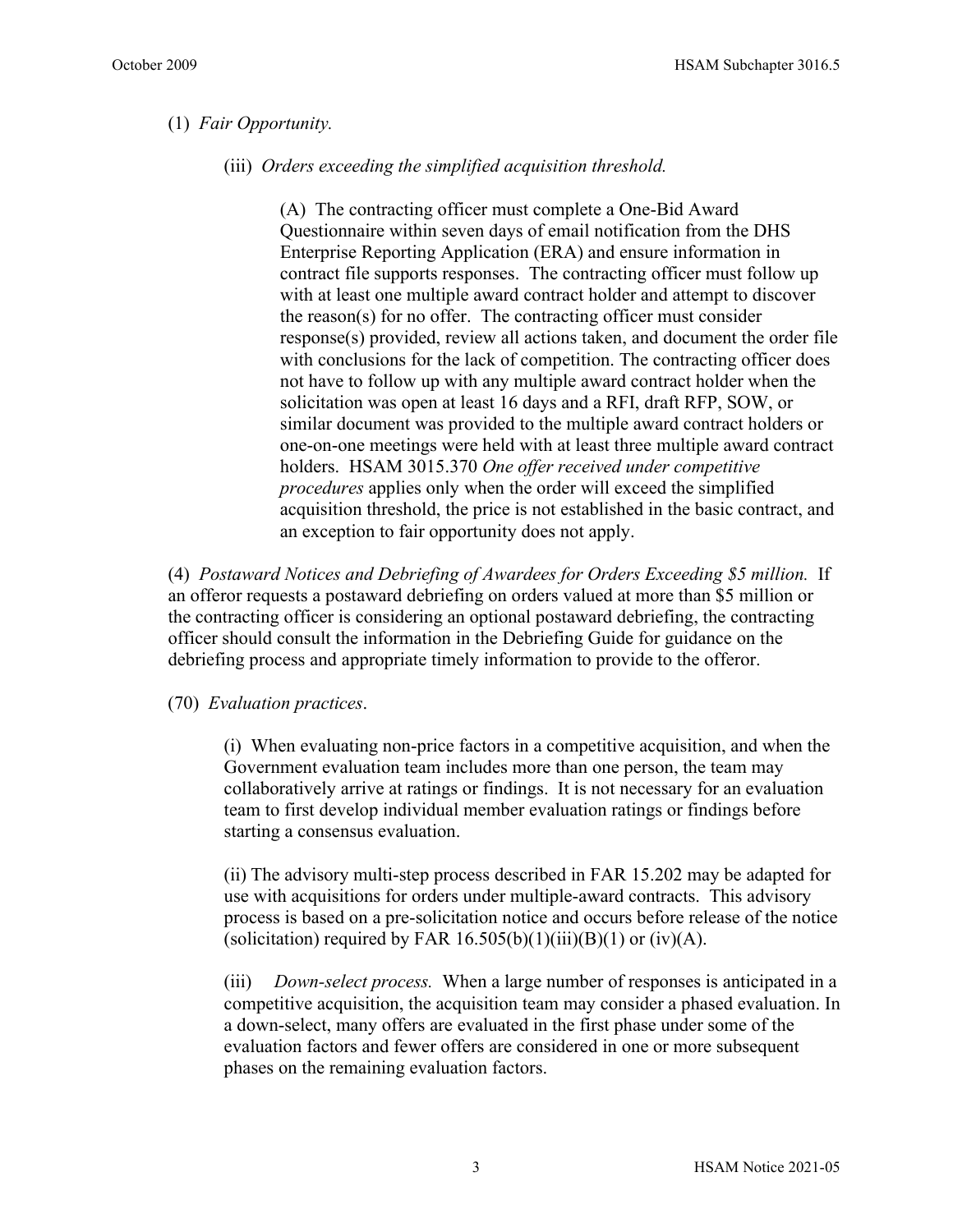(A) The notice (solicitation) may require a multiple-step offer submission (where the initial offer will address some evaluation factors and one or more subsequent offer updates will address the remaining evaluation factors). This is a matter for the contracting officer's discretion and sound business judgment, considering the realities of the marketplace and the complexities of the acquisition. A notional two-phase scenario is described in the table below. This notional scenario describes or illustrates the down-select process. The contracting officer should not infer that this notional scenario must be followed without adjustment in any particular acquisition; rather, the process should be adapted to fit the particular acquisition.

| Notional Scenario - Down-Select with Multiple-Step |                             |                                                       |
|----------------------------------------------------|-----------------------------|-------------------------------------------------------|
| <b>Offer Submissions</b>                           |                             |                                                       |
| Phase                                              |                             | Release Notice Describing all Evaluation Factors, and |
|                                                    |                             | Request Offers Addressing Phase 1 Factors             |
|                                                    | $\mathcal{D}_{\mathcal{L}}$ | Receive Phase 1 Offers                                |
|                                                    | $\mathbf{3}$                | <b>Evaluate Phase 1 Factors</b>                       |
|                                                    | 4                           | Down-Select a Subset of Offers to Proceed to Phase 2  |
| $\sim$<br>Phase                                    | $\overline{\mathcal{L}}$    | Request Offer Updates Addressing Phase 2 Factors      |
|                                                    |                             | only from Offers Selected to Proceed to Phase 2       |
|                                                    | 6                           | Receive Offer Updates                                 |
|                                                    | 7                           | <b>Evaluate Phase 2 Factors</b>                       |
|                                                    |                             | <b>Select Awardee</b>                                 |

(B) The notice (solicitation) should clearly detail the evaluation factors that are relevant for each evaluation phase.

(C) For acquisitions where the contracting officer is not the selecting official—

> *(1)* the contracting officer may make the down-select decision, while the selecting official retains award decision; or

*(2)* the selecting official may make both the down-select decision as well as the award decision.

(D)

*(1)* An oral presentation or product demonstration may occur in any phase, but the contracting officer should consider holding these in a subsequent or final phase with a smaller number of offerors. The contracting officer should consider the oral presentation or demonstration as a stand-alone evaluation factor, rather than allowing the oral presentation or demonstration to affect other evaluation factors